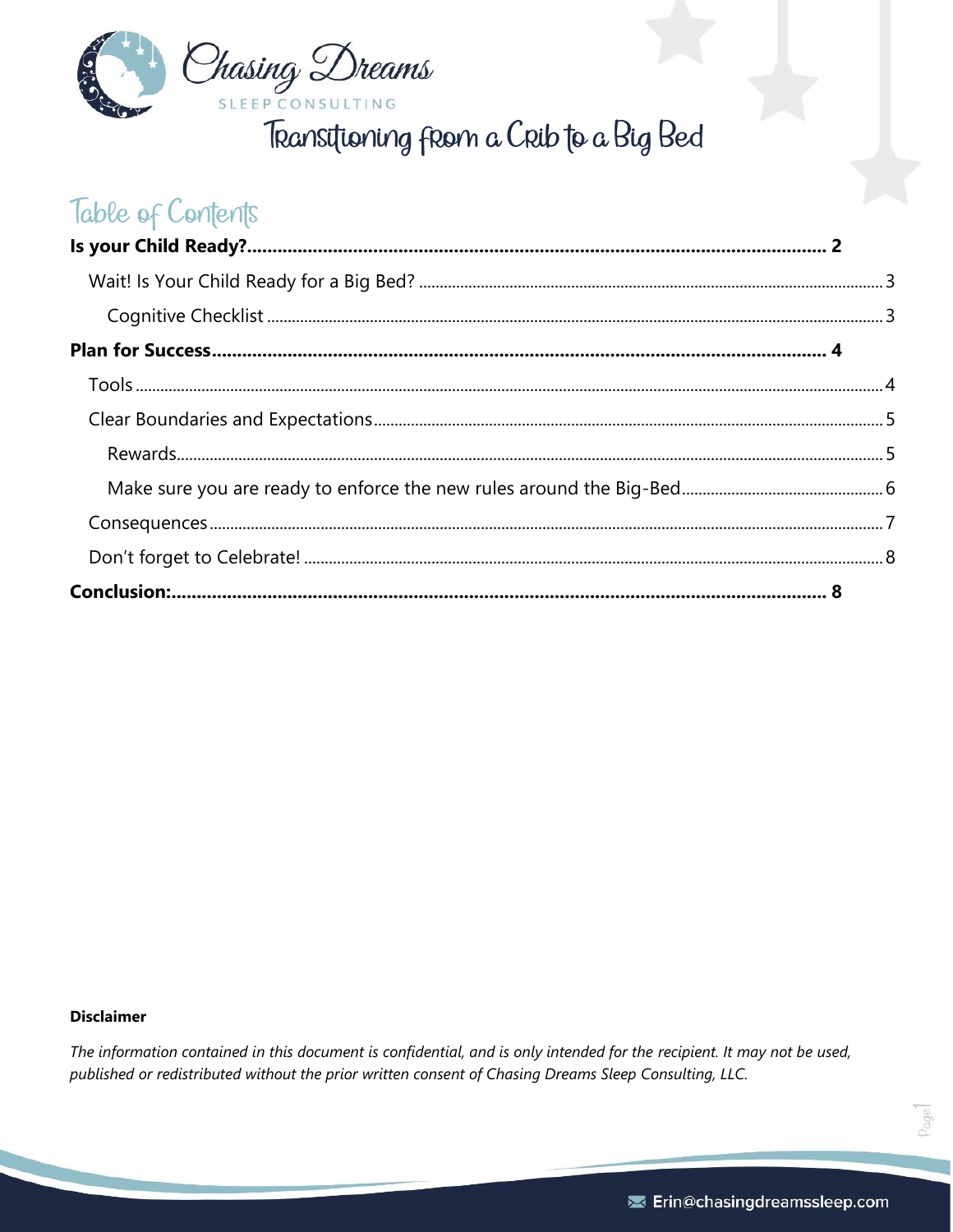

Is your Child Ready?

<span id="page-1-0"></span>The one mistake people make is that they often do this too soon. I find the perfect age to transition from a crib to a bed is around three to four years of age. Anything before two and a half I find that the child is just not cognitively ready to understand that there are consequences to behavior and the transition tends not to go very well.

Younger toddlers do not have much impulse control. Whether your toddler is an independent sleeper or not, when they get into bed awake, it is not likely that they will stay there. This can lead to a whole new realm of sleep issues: bedtime battles, frequent visits during the night, and earlymorning waking's.

Younger toddlers really need the physical boundary of the crib until they are a bit older. It is also a safety issue when a very young child has free-rein to the wander house in the middle of the night.

Some parents are eager to transition their little one from a crib to a bed. Many do it out of urgency when their toddler is suddenly able to climb out of the crib, others do it out of excitement about the event itself or in preparation for a new baby. As the saying goes, "If it ain't broke, don't fix it." If your child is sleeping well in their crib, ride that wave as long as possible. If you suddenly have a crib escape artist on your hands, here are some recommendations to try before making the big switch.

#### **Ways to Keep Your Child in the Crib:**

- Drop the mattress as low as possible. Some cribs allow the mattress to go all the way to the floor.
- If the front of the crib is lower than the other sides, try to put the shortest side against the wall.
- If your child is climbing out with their legs, use a sleep sack of "Naughty Monkey Pajamas". This will prevent them from swinging a leg over.
	- If your child is climbing out using their upper body strength- you are stuck, unless you can lower the crib.

**Please note-** Moving to a big bed will only amplify any sleep problems your child is having. Working on clear boundaries, and good sleep skills should be the first step before resorting to a big bed. If you need some help with this, contact me and I will customize a solution for your family that will help everyone sleep well in no time!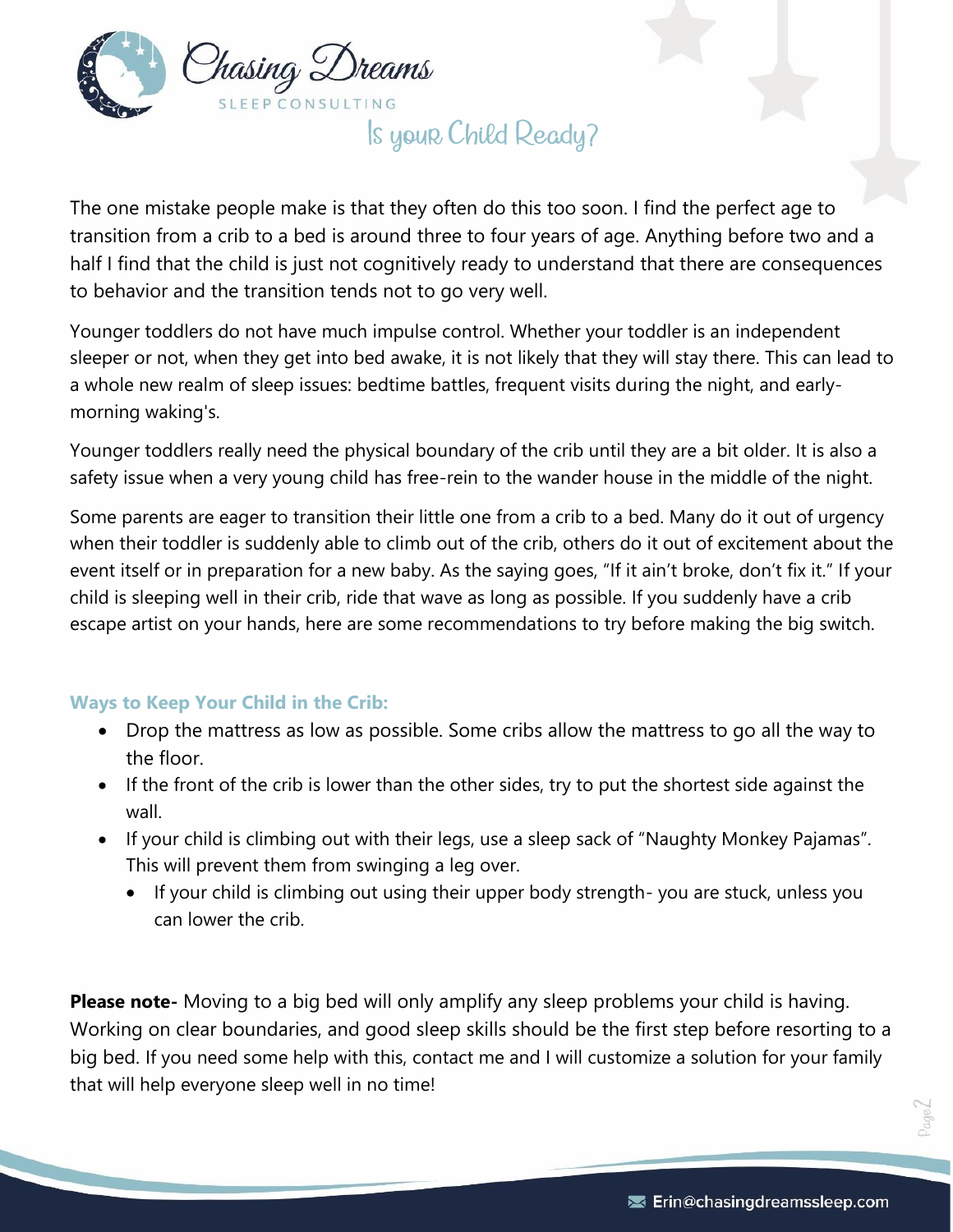

## **Wait! Is Your Child Ready for a Big Bed?**

- <span id="page-2-0"></span>• Ideally 3 years of age or older, at a bare minimum- 2.5 years old
- Outgrowing their crib weight/height limit
- Climbing out of the crib and you've tried all the steps to keep your child in crib
- Passed the Cognitive Check list

Before making the switch, it is important to consider your child's level of cognitive awareness. If your toddler is not old enough to understand simple directions or rules, it is best to hold off until they are slightly older. We don't want any tiny humans running around the house unsupervised in the middle of the night. Without the cognitive ability to understand boundaries, you could have a major mischief-maker on your hands.

### <span id="page-2-1"></span>**Cognitive Checklist**

- o My child is able to follow rules
- o My child can follow 2-3 step directions
- o My child enjoys praise and understands consequences
- o My child has age-appropriate impulse control
- o My child has an age-appropriate understanding of safety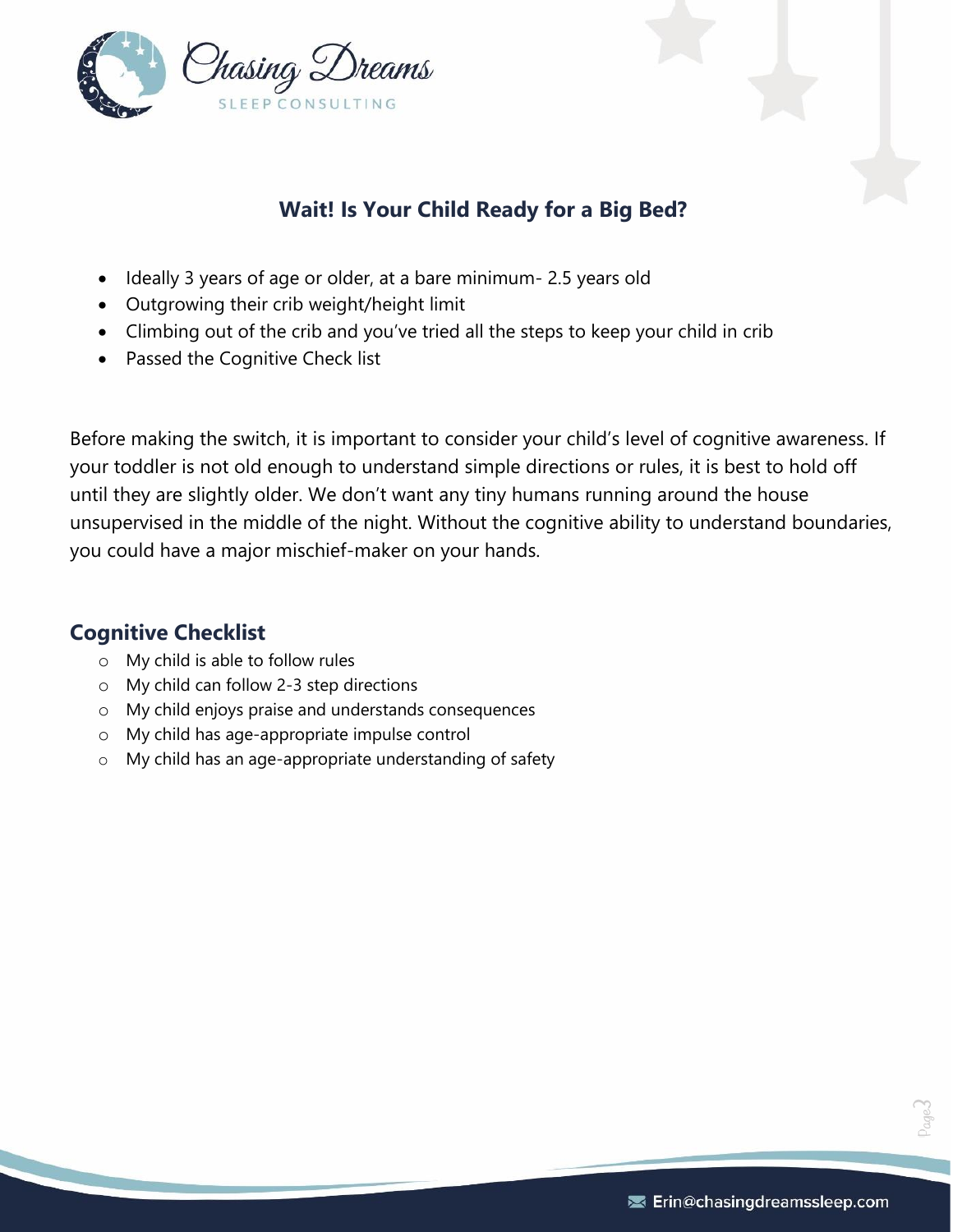

## Plan for Success

## <span id="page-3-1"></span><span id="page-3-0"></span>**Tools**

- 1. **Bedtime Routine Chart:** Make a Bedtime Routine Chart with actual pictures of your child doing each part of their routine, including a picture of your child and both happy parents, smiling in the morning after they've slept all night; or you can create your own using clipart images from the internet. This should be hung up centrally located to the bedtime routine. Your child should be in charge of checking out the bedtime routine, and telling you what happens first, next, etc. There are a few different ways you can use it; the level of involvement will depend on your child:
	- $\circ$  Use it as is, and he can just point out the next task
	- o You can laminate it or put it in a sheet protector, and use a white board marker to cross off each task after it's completed
	- o You can give a sticker at the bottom for each day after the entire routine is complete.
- 2. **Toddler Clock:** Toddler clocks are super helpful in setting boundaries for children and helping them to learn the expectations around sleep. You can set it to "wake up" or change colors at a certain time so your child knows when it is okay to get out of bed in the morning. If your toddler wakes up during the night, you should reference the clock to help them understand that they are not to get out of bed to come find a parent. You would remind your child that the clock does not yet say it is morning, so it's not time to get out of bed.
- 3. **Security Blanket/Lovey:** A small lovey or security blanket is a fantastic way to encourage sleeping through the night and taking restorative daytime naps. A comfort object can help a child feel safe, loved, and secure, especially in a new bed. I would recommend keeping your child's lovey in their sleep space so that it remains especially helpful in keeping your child in bed.
- 4. **Blackout Shades:** Any type of light can inhibit melatonin production which can make it harder for children to fall asleep at bedtime, stay asleep throughout the night, and keep them asleep when the sun rises in the morning. It can also make it painfully difficult for your child to nap during the day. Darkness also helps to reduce distractions. By ensuring your child's bedroom is completely dark - as dark during the day as it is at night - you will be setting them up for long nights and successful, restorative naps.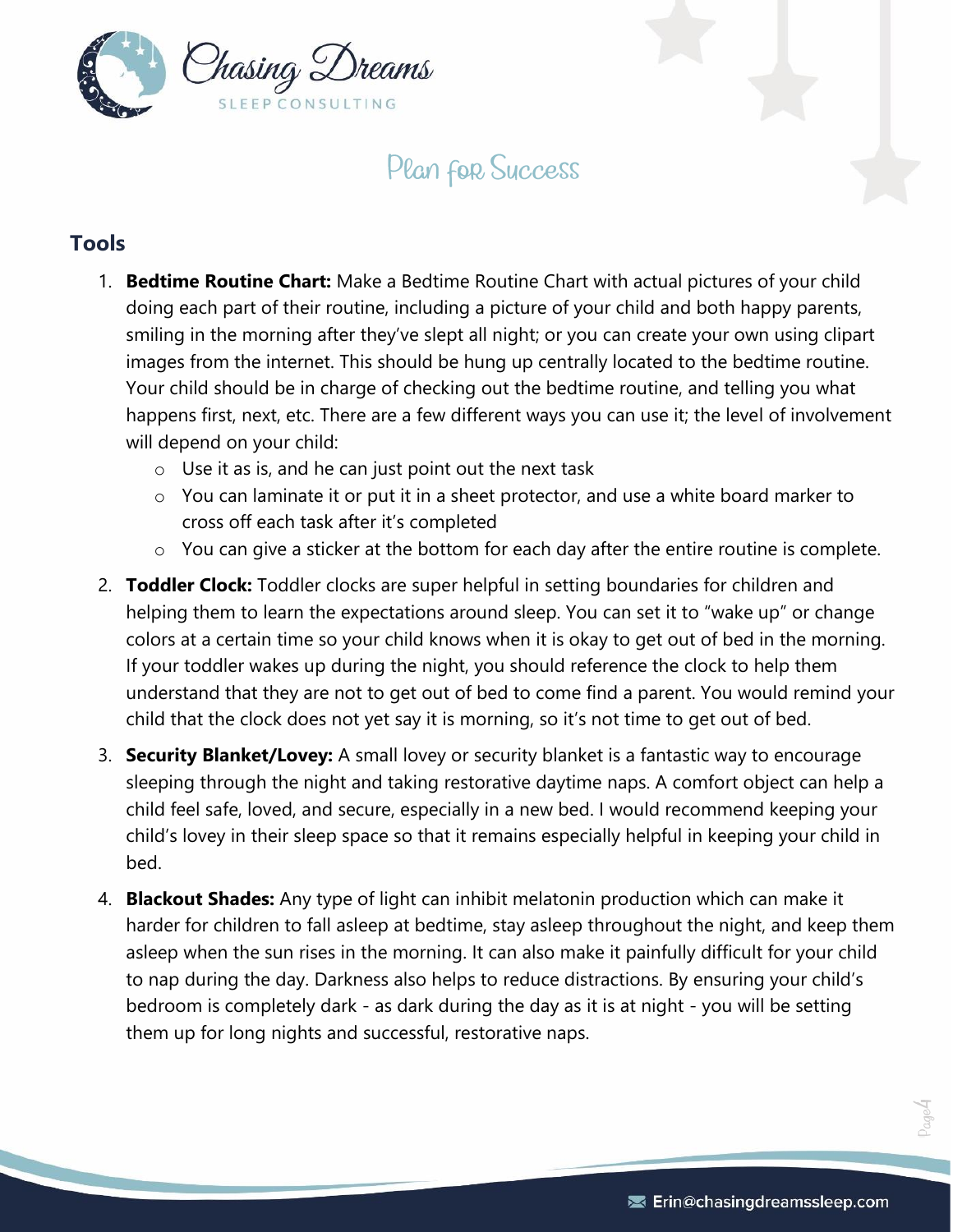

### <span id="page-4-0"></span>**Clear Boundaries and Expectations**

Setting your expectations early will reduce push back and help your toddler feel a sense of mastery and achievement when they follow the rules. It may help to make a sleep rules chart. It should lay out at least three rules:

- 1. Stay in your bed
- 2. Lay quietly
- 3. Do not get out of bed until the clock says it's morning

You will have to have a family discussion to determine what is expected of your child at bedtime. Are they allowed to leave the room to go potty or do they have to call you? Are they allowed to get up with their clock or do they need to wait for you to come get them? You may need to tackle some issues as they arise but being as proactive as possible will keep you from negotiating with your toddler at 2:00 a.m. about whether or not he is allowed to come into your bed to sleep. Keep it simple though; too many rules can overwhelm and confuse young toddlers.

It can also be helpful to make a "social story" bedtime book starring your child. Lay out the expectations in a positive and fun way to encourage your toddler to follow at the rules at bedtime.

#### **Rewards**

<span id="page-4-1"></span>For younger toddlers, sticker charts just don't usually hold the same weight as a tangible reward. I recommend having a "treasure box" filled with dollar-spot toys that your child can choose from when they've followed the sleep rules and had a good night in their bed. This treasure box ONLY comes out in the morning and is ONLY offered if the sleep rules you've laid out were followed. If a rule is broken, no need to reprimand; simply reassure your toddler that you are certain the next night will go much better and you are very excited to let him or her choose a treasure tomorrow morning when they've followed the sleep rules.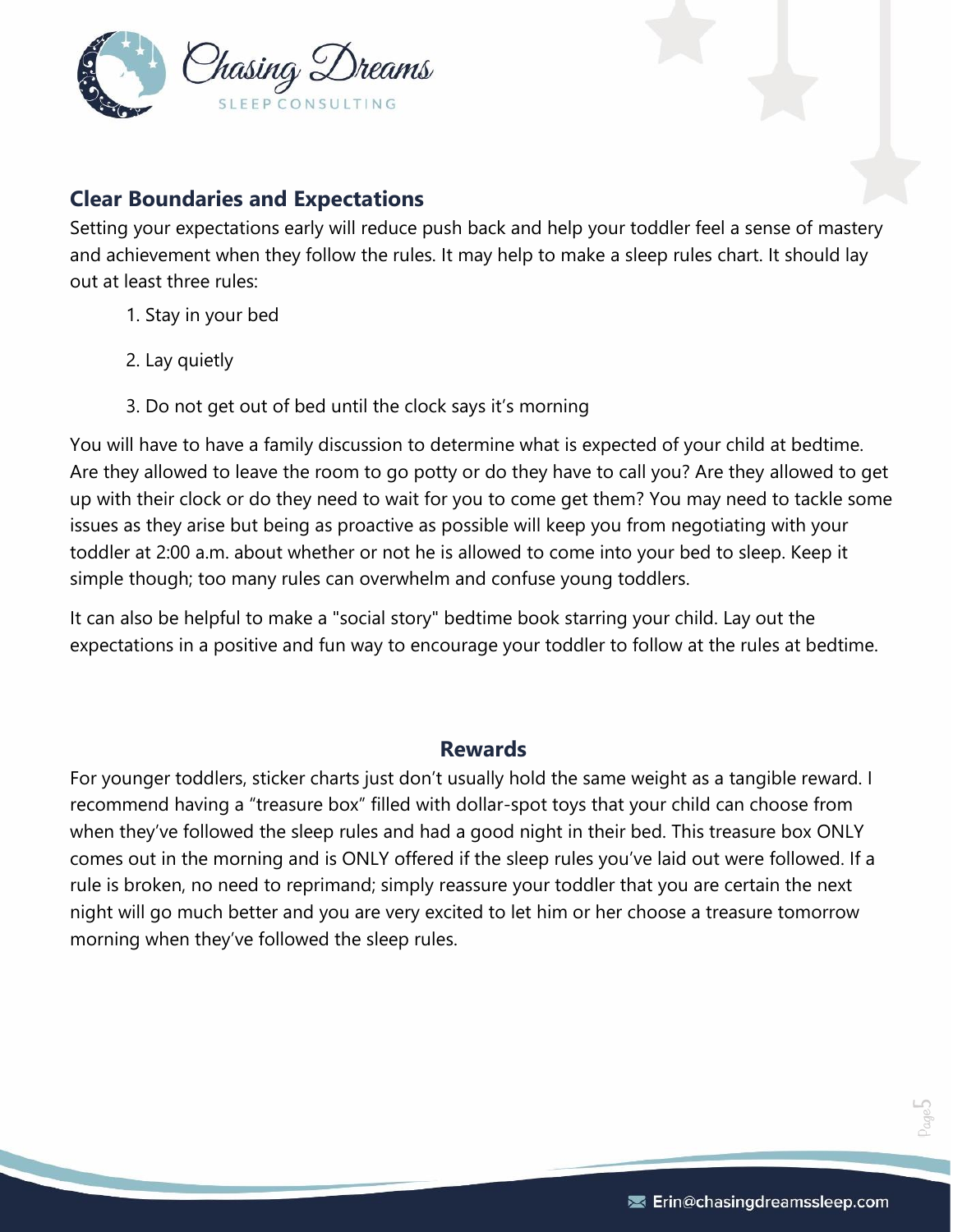

#### **Make sure you are ready to enforce the new rules around the Big-Bed**

<span id="page-5-0"></span>One thing that happens with almost every child is that there's a little bit of a honeymoon period. Once they move to the big-kid bed, they're really excited, they feel really special, and they often don't test boundaries. They just politely go to sleep every night and parents often think, "Alright! That was easy."

Then, about two to four weeks after the move, things begin to change. Now your child is comfortable there, they understand what's going on, and they start to realize, "You know what? I can get out of bed. I could go see what Mom and Dad are up to. I could play with some toys in my room." That's usually where the trouble starts.

Usually toddlers test boundaries in really subtle, clever ways; just asking for one tiny extra thing, maybe coming out just once the first night but then coming out twice the next night, and so on. Pretty soon, this can snowball right out of your control and suddenly you are running around the house fetching drinks and snacks, adjusting the thermostat, and performing circus acts at the pleasure of your dictatorial toddler. Bottom line: you really need to nip it in the bud as soon as problems arise. You should not allow stall tactics at bedtime, so make sure that whatever your child might typically ask for (a trip to the potty, a drink of water, lots of hugs/kisses, a pair of socks, the fan on/off, etc.) is included in the bedtime routine.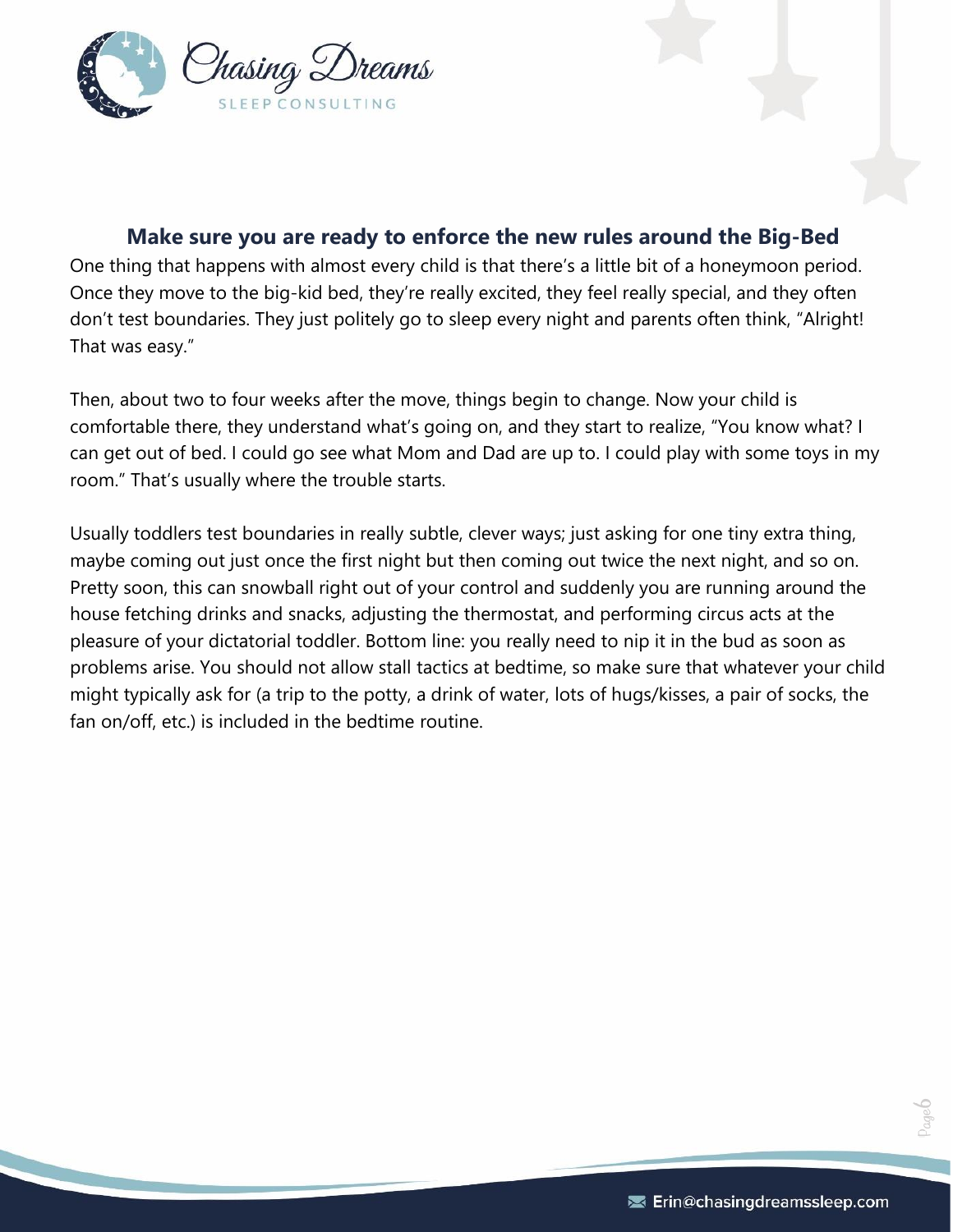

#### **Consequences**

<span id="page-6-0"></span>The word consequence often gets a bad rap and can send shivers up parents' spines. Simply put, consequences are the result of an action or condition. If I don't pay my electricity bill, I won't have power for the month. If I work hard, I get that promotion I've earned. No one likes laying down the law and playing "bad cop", but when it comes to toddlers, it is so, so important to set boundaries. Without limits, toddlers can feel very insecure and out of control. Though it may not seem like it at the time, by having clear guidelines around bedtime (and elsewhere) makes children feel very secure and loved.

When I work one-on-one with toddler(+) clients, I recommend a firm and consistent approach to consequences at bedtime. We cannot make a child fall asleep, but we can encourage sleep-inducing behavior: laying quietly, remaining in bed, and closing their eyes. Once you have completed your routine and said goodnight, your child is to stay in their bed. Should your little one get out of bed after this, give them one warning: "It is time to lay in bed quietly. You may not come out of your room. If you come out of your room again, then 'X' will happen." I recommend using the consequence of shutting the door all the way to the "click" for a minute at a time. Most toddlers sleep with their door open, at least a crack, and the idea of the door being closed all the way is a really significant consequence that they don't like.

If they did come out again, you would say, "Okay, back to bed." and calmly return them to their room. Once your child is back in bed, close the door all the way. You may have to hold it shut if they are on the other side trying to pry it open, but only hold it closed for one minute. We're just sending a message that coming out of their room is not acceptable and that there will be a consequence if they do. After the minute is up, you can open the door, get them back in bed, and allow them to try again. If they come out a second time, you're going to close the door for two minutes in the same manner as before. As your child tests the boundaries around this, just keep increasing the time spent with the door closed. There will come a time where your little one decides that it makes more sense to stay in bed and have that door open a crack than it does to keep getting out and having it closed. Typically, it's a very effective consequence.

Nine out of ten toddlers respond well to this "closing the door" strategy but if it doesn't work, then you can do something like taking away a lovey for a minute at a time. If they have a special friend that they sleep with, you could take it away in a similar fashion – not for the whole night, but just for small increments of time until they realize that it makes more sense to cooperate.